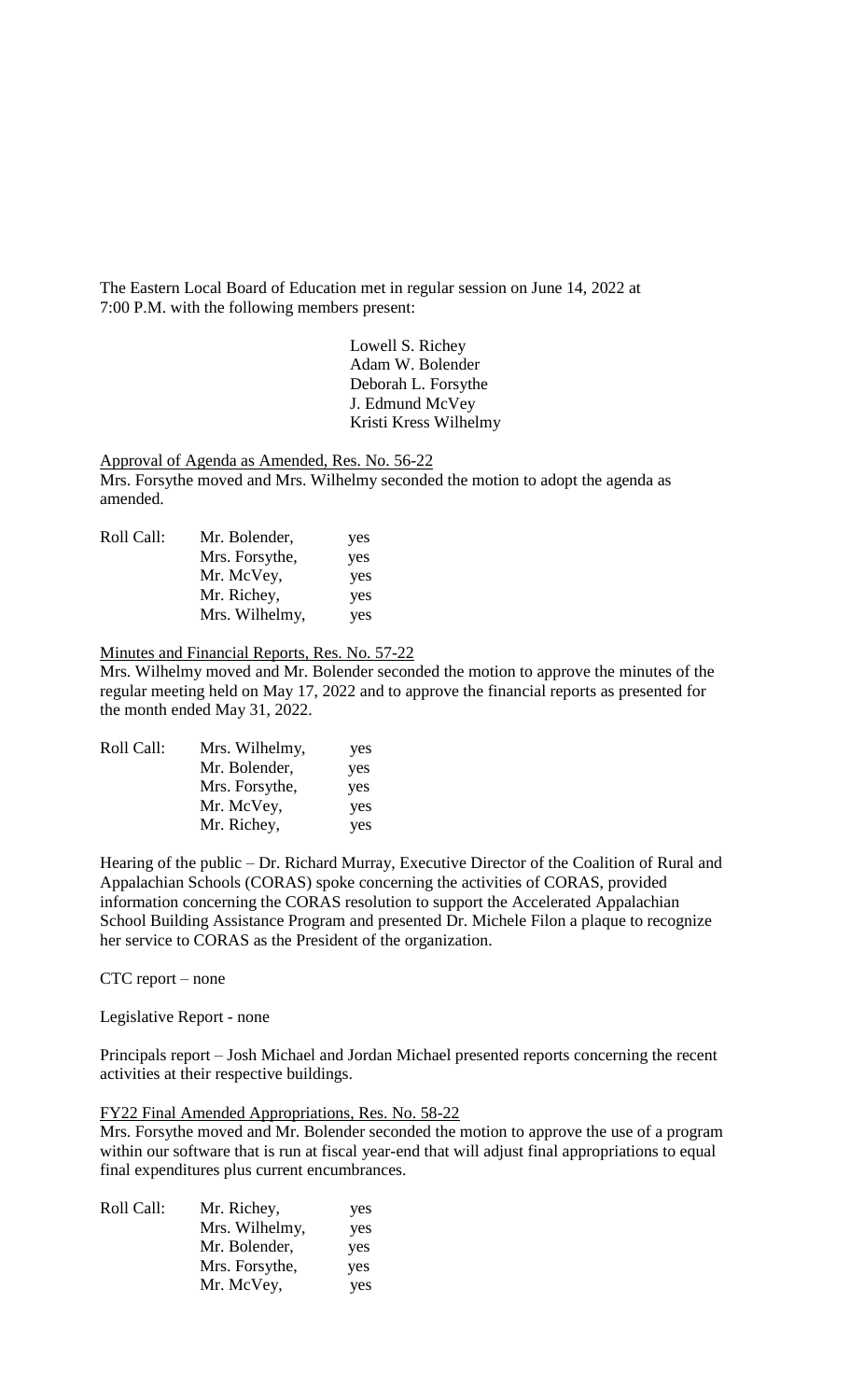## FY23 Temporary Appropriations, Res. No. 59-22

Mr. McVey moved and Mrs. Wilhelmy seconded the motion to approve the FY23 Temporary Appropriations. These appropriations do not include carryover encumbrances that will become part of the Total Expendable Appropriations for FY23.

|             |                                          | <b>FY23 TEMPORARY</b> |
|-------------|------------------------------------------|-----------------------|
| <b>FUND</b> | <b>DESCRIPTION</b>                       | <b>APPROPRIATIONS</b> |
| 001         | <b>GENERAL FUND</b>                      | \$<br>14,500,000.00   |
| 002         | <b>BOND RETIREMENT</b>                   | 475,000.00            |
| 003         | PERMANENT IMPROVEMENT FUND               | 1,100,000.00          |
| 006         | <b>FOOD SERVICE</b>                      | 750,000.00            |
| 018         | PUBLIC SUPPORT FUND                      | 60,000.00             |
| 029         | EDUCATIONAL FOUNDATION                   | 3,000.00              |
| 034         | <b>CLASSROOM FACILITIES MAINTENANCE</b>  | 125,000.00            |
| 200         | STUDENT ACTIVITY FUNDS                   | 100,000.00            |
| 300         | <b>DISTRICT ATHLETIC FUND</b>            | 100,000.00            |
| 499         | <b>MISC STATE GRANT FUND</b>             | 1,276.56              |
| 507         | ELEMENTARY & SECONDARY EMERGNCY RELIEF   | 1,200,000.00          |
| 516         | SPECIAL EDUCATION, PART B GRANTS         | 240,000.00            |
| 572         | TITLE I, DISADVANTAGED CHILDREN          | 312,000.00            |
| 584         | TITLE IV-A, STUDENT SUPPORT / ENRICHMENT | 21,000.00             |
| 590         | TITLE II-A, TEACHER QUALITY              | 40,000.00             |
|             |                                          | \$<br>19,027,276.56   |

| Roll Call: | Mr. McVey,     | yes |
|------------|----------------|-----|
|            | Mr. Richey,    | yes |
|            | Mrs. Wilhelmy, | yes |
|            | Mr. Bolender,  | yes |
|            | Mrs. Forsythe, | yes |
|            |                |     |

## Property, Liability and Fleet Insurance Renewal, Res. No. 60-22

Mrs. Forsythe moved and Mrs. Wilhelmy seconded the motion to renew the property, fleet, and liability insurance coverage effective July 1, 2022 with the Ohio School Plan administered by the Hylant Group.

| Roll Call: | Mrs. Forsythe, | yes |
|------------|----------------|-----|
|            | Mr. McVey,     | yes |
|            | Mr. Richey,    | yes |
|            | Mrs. Wilhelmy, | yes |
|            | Mr. Bolender,  | yes |
|            |                |     |

## Approve All Grants in the FY23 CCIP Application, Res. No. 61-22

Mr. McVey moved and Mr. Bolender seconded the motion to approve all the grant funds contained within the ODE CCIP grant application program for FY23. Notice has previously been published and an opportunity for public comment provided.

| Roll Call: | Mr. Bolender,  | yes |
|------------|----------------|-----|
|            | Mrs. Forsythe, | yes |
|            | Mr. McVey,     | yes |
|            | Mr. Richey,    | yes |
|            | Mrs. Wilhelmy, | yes |
|            |                |     |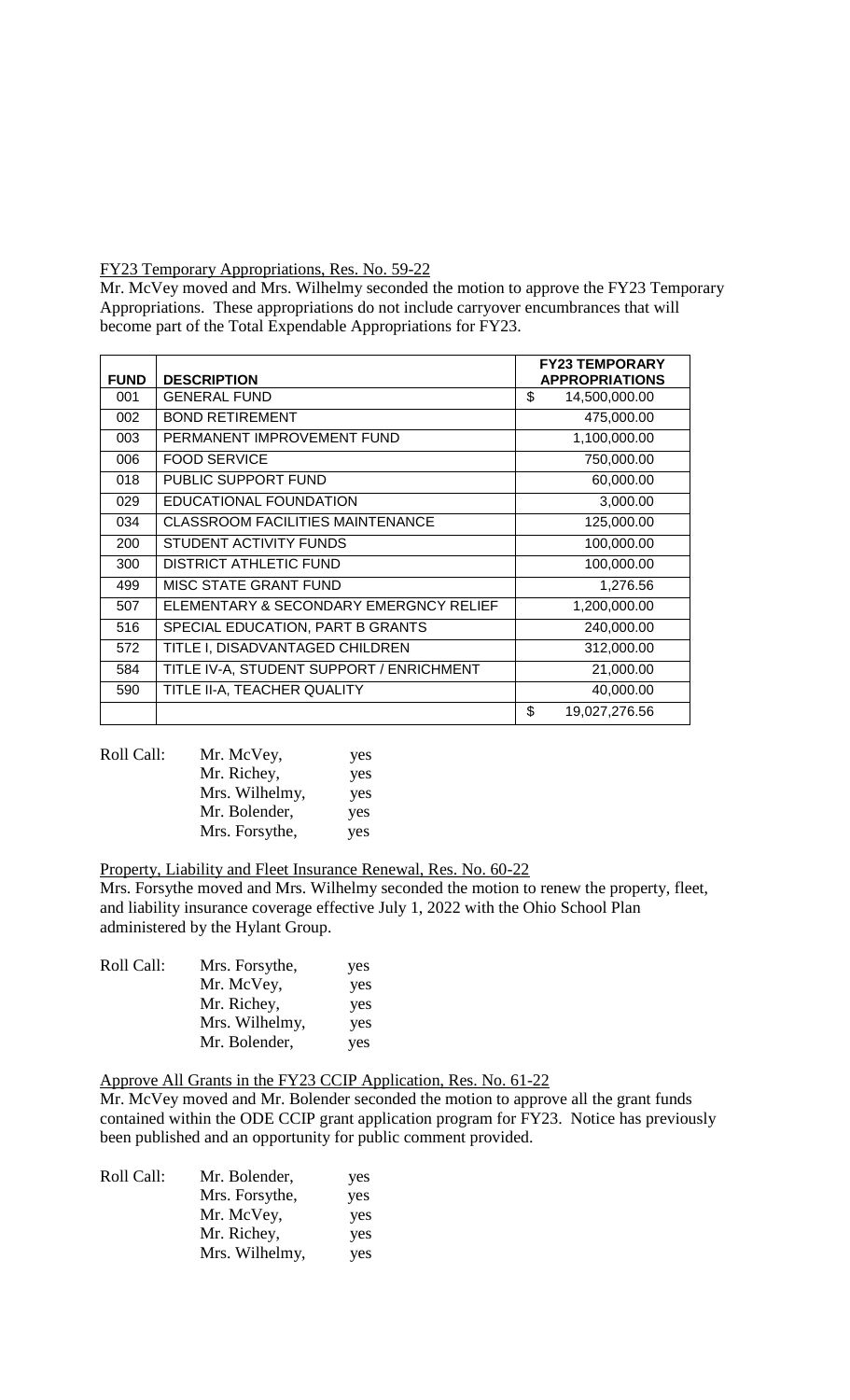Letters of Resignation, Res. No. 62-22

Mr. McVey made a motion and Mr. Bolender seconded the motion to accept letters of resignation from the following individuals.

Megan MacIvor – EHS Math teacher, JV Softball Coach and Varsity Volleyball volunteer Kayla Gauche – EHS Science teacher, Co-advisor Freshman Class Activity Sponsor Arthur Fiege – Bus Driver

| Roll Call: | Mrs. Wilhelmy, | yes |
|------------|----------------|-----|
|            | Mr. Bolender,  | yes |
|            | Mrs. Forsythe, | yes |
|            | Mr. McVey,     | yes |
|            | Mr. Richey,    | yes |

## Selection of Design Professional for Building Project, Res. No. 63-22

Mr. McVey made a motion and Mrs. Wilhelmy seconded the motion to authorize the Treasurer to sign a contract with DS2 Architects for professional design services for the upcoming building project to add additional space for mental and physical health services pending a review of the contract by the District Construction Counsel Attorney.

| Roll Call: | Mr. Richey,    | yes |
|------------|----------------|-----|
|            | Mrs. Wilhelmy, | yes |
|            | Mr. Bolender,  | yes |
|            | Mrs. Forsythe, | yes |
|            | Mr. McVey,     | yes |

#### Donations, Res. No. 64-22

Mrs. Forsythe moved and Mrs. Wilhelmy seconded the motion to accept a donation from the Sardinia Elementary PTO for a project to provide two shaded areas for the playground at Sardinia Elementary. The PTO will cover the cost of the project that is estimated to be approximately \$20,000.

| Mr. McVey,     | yes |
|----------------|-----|
| Mr. Richey,    | yes |
| Mrs. Wilhelmy, | yes |
| Mr. Bolender,  | yes |
| Mrs. Forsythe, | yes |
|                |     |

CORAS Resolution to Support the Accelerated Appalachian School Building Assistance Program, Res. No. 65-22

Mrs. Wilhelmy moved and Mr. Bolender seconded the motion to approve to Resolution to support the Accelerated Appalachian School Building Assistance Program as presented. This program (if approved by the State of Ohio) will provide funds for the facility needs of schools in the CORAS region.

| Roll Call: | Mrs. Forsythe, | yes |
|------------|----------------|-----|
|            | Mr. McVey,     | yes |
|            | Mr. Richey,    | yes |
|            | Mrs. Wilhelmy, | yes |
|            | Mr. Bolender,  | yes |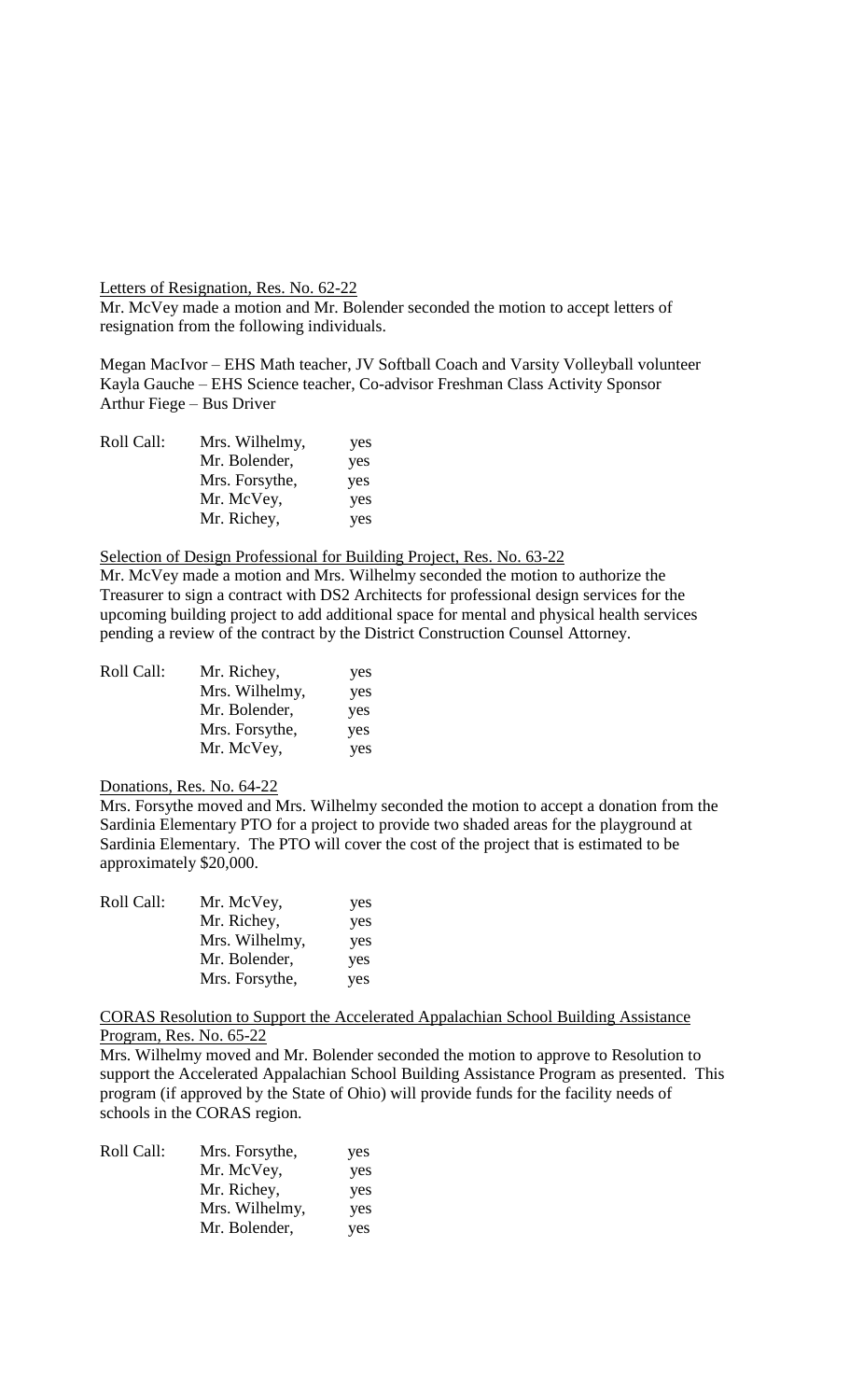Renewal of Memberships / Fees for the 2022-2023 School Year, Res. No. 66-22 Mr. Bolender moved and Mrs. Wilhelmy seconded the motion to approve the renewal of memberships for Administrators to professional organizations BASA, OALSS, OASSA, OAESA, OASBO and district memberships/contracts for META, CORAS, SATH, Coalition for Equity and Adequacy, Brown County Chamber of Commerce, Hopewell, SHCTC (tech services) and the BCESC.

| Roll Call: | Mr. Bolender,  | yes |
|------------|----------------|-----|
|            | Mrs. Forsythe, | yes |
|            | Mr. McVey,     | yes |
|            | Mr. Richey,    | yes |
|            | Mrs. Wilhelmy, | yes |

Table Changes to Student Handbook, Res. No 67-22 Mrs. Wilhelmy made a motion and Mr. Bolender seconded the motion to table the update/changes to the student handbook.

| Roll Call: | Mrs. Wilhelmy, | yes |
|------------|----------------|-----|
|            | Mr. Bolender,  | yes |
|            | Mrs. Forsythe, | yes |
|            | Mr. McVey,     | yes |
|            | Mr. Richey,    | yes |
|            |                |     |

Changes to the Board Policy Concerning Restraint and Seclusion Rules, Res. No 68-22 Mr. McVey made a motion and Mr. Bolender seconded the motion to approve the changes to Board Policy JP, PBIS (Restraint and Seclusion).

| Mr. Richey,<br>Roll Call: | yes |
|---------------------------|-----|
| Mrs. Wilhelmy,            | yes |
| Mr. Bolender,             | yes |
| Mrs. Forsythe,            | yes |
| Mr. McVey,                | yes |

Facility Use Request, Res. No. 69-22

Mr. Bolender moved and Mrs. Forsythe seconded the motion to approve the facility use request as presented.

Roll Call: All yes

Approval of Supplemental Contracts, Res. No. 70-22 Mrs. Forsythe moved and Mrs. Wilhelmy seconded the motion to approve the following supplemental contracts for school year 2022-2023.

| <b>POSITION</b>                    | <b>AMOUNT</b> |
|------------------------------------|---------------|
| Sophomore Co-Class Advisor         | Per Schedule  |
| Sophomore Co-Class Advisor         | Per Schedule  |
| <b>Student Council Co-Advisor</b>  | Per Schedule  |
| <b>Student Council Co-Advisor</b>  | Per Schedule  |
| Junior Class Co-Advisor            | Per Schedule  |
| Junior Class Co-Advisor            | Per Schedule  |
| <b>EHS Assistant Cheer Coach</b>   | Volunteer     |
| <b>Assistant Boys Soccer Coach</b> | Volunteer     |
|                                    |               |

Roll Call: All yes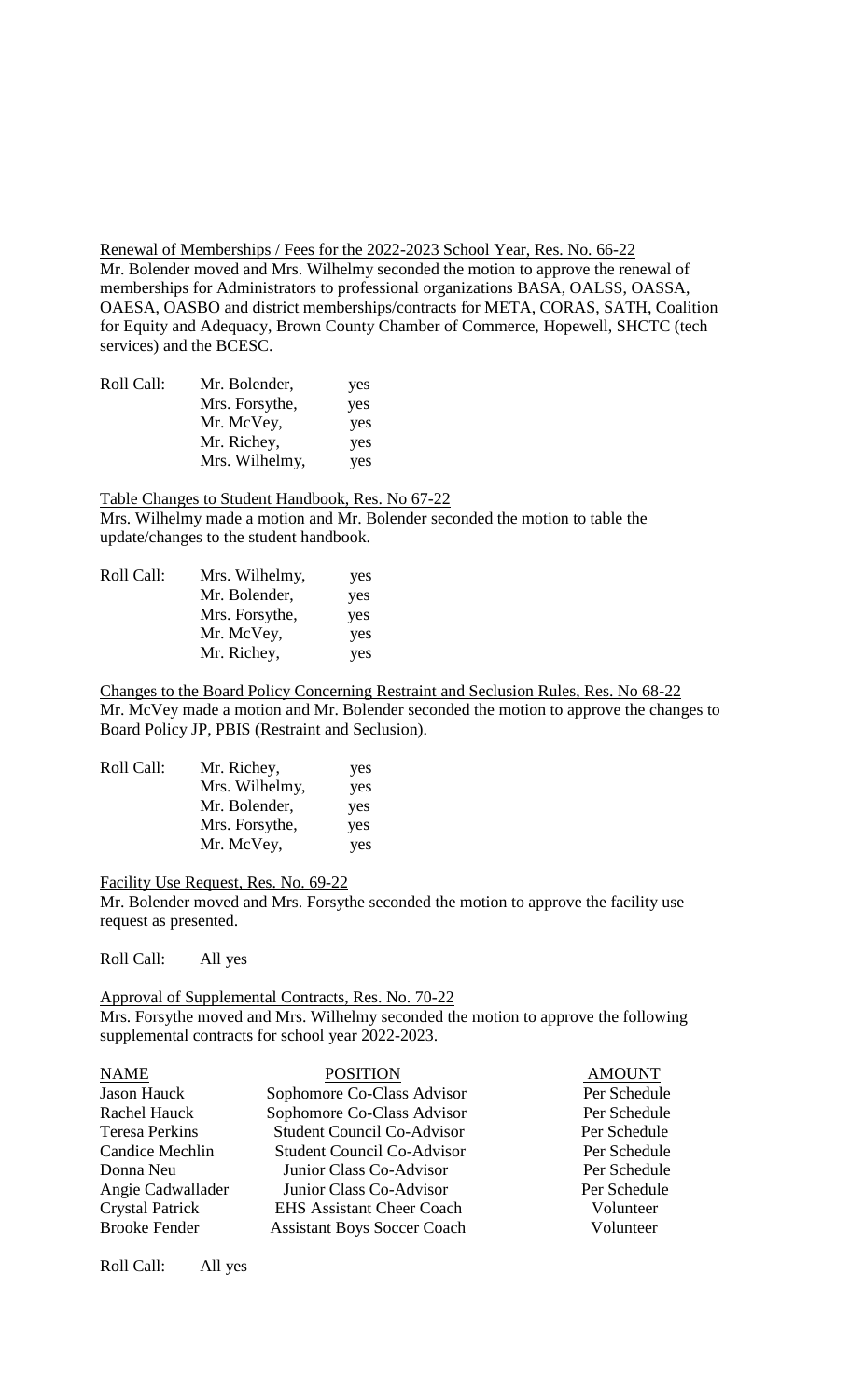#### Approval of Administrative Contract, Res. No. 71-22

Mrs. Michele R. Filon, local Superintendent, recommended the following administrative personnel be granted a contract per specifications.

| <b>NAME</b>        | <b>POSITION</b>      | <b>CONTRACT TERM</b> | SALARY       |
|--------------------|----------------------|----------------------|--------------|
| <b>Guy Hopkins</b> | <b>EHS</b> Principal | 2 Year               | Per Schedule |

Mr. McVey moved and Mrs. Forsythe seconded the motion to approve the administrative contract per specifications as recommended.

| Roll Call: | Mr. Bolender,  | yes |
|------------|----------------|-----|
|            | Mrs. Forsythe, | yes |
|            | Mr. McVey,     | yes |
|            | Mr. Richey,    | yes |
|            | Mrs. Wilhelmy, | yes |

## Extended Day Contracts, Res. No. 72-22

Mrs. Michele R. Filon, local Superintendent, recommended the following administrative personnel be granted extended day contracts per specifications.

| <b>NAME</b>         | <b>POSITION</b>      | <b>CONTRACT TERM</b> | SALARY   |
|---------------------|----------------------|----------------------|----------|
| Ryan Wagner         | <b>RES</b> Principal | 10 Extended Days     | Per Diem |
| <b>Josh Michael</b> | <b>SES</b> Principal | 10 Extended Days     | Per Diem |
| Dustin Cook         | <b>EMS</b> Principal | 10 Extended Days     | Per Diem |

Mrs. Forsythe made a motion and Mrs. Wilhelmy seconded the motion to approve the extended day contracts as recommended.

| Roll Call: | Mrs. Wilhelmy, | yes |
|------------|----------------|-----|
|            | Mr. Bolender,  | yes |
|            | Mrs. Forsythe, | yes |
|            | Mr. McVey,     | yes |
|            | Mr. Richey,    | yes |

# Approval of Certified Contracts, Res. No. 73-22

Mr. Bolender, yes Mrs. Forsythe, yes Mr. McVey, yes

Mrs. Forsythe made a motion and Mr. McVey seconded the motion to approve the following certified contracts per specifications as recommended by Superintendent, Michele R. Filon.

| <b>NAME</b><br><b>POSITION</b>                   |                |                                     | <b>CONTRACT TERM</b> | <b>SALARY</b> |
|--------------------------------------------------|----------------|-------------------------------------|----------------------|---------------|
| Jennifer Mootz                                   |                | <b>RES</b> Intervention Specialist  | 1 Year               | Per Schedule  |
| Drew Copas                                       |                | <b>Full Time Substitute Teacher</b> | 1 Year               | Per Schedule  |
| <b>Brady Liming</b><br><b>HS Science Teacher</b> |                |                                     | 1 Year               | Per Schedule  |
| Roll Call:                                       | Mr. Richey,    | yes                                 |                      |               |
|                                                  | Mrs. Wilhelmy, | yes                                 |                      |               |